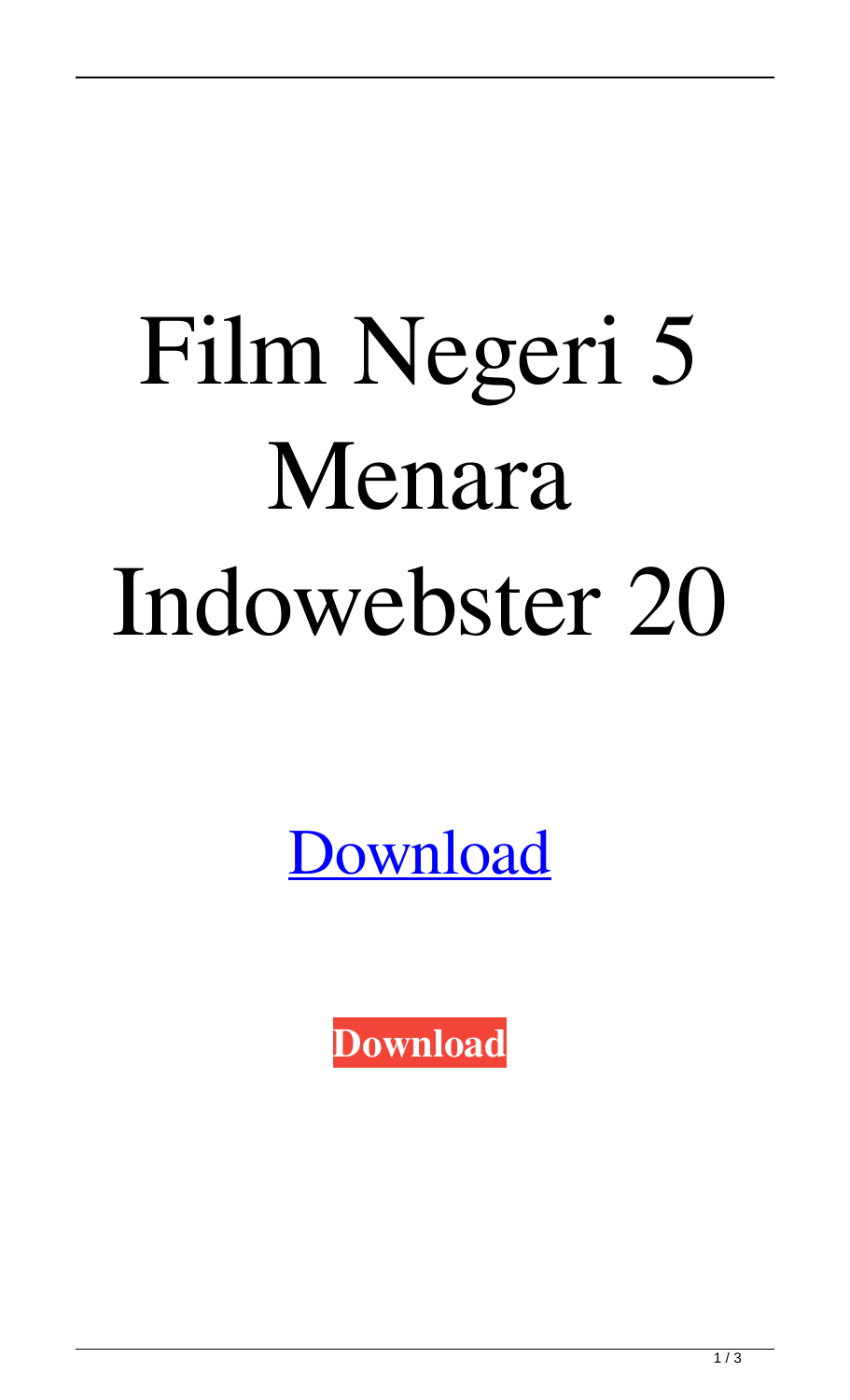x4 Semiconductor-Based Electronics for Healthcare Applications. The Need for Physiologic Monitoring in the Hospital. The results showed that no significant difference in the mean activity level was observed between the iWatch and the wrist and finger cot class. He had a history of BPH with lower urinary tract symptoms and severe hematuria that had begun one month prior to admission. It was used to control urethral sphincter relaxation and to treat infection and inflammation of the urethra and bladder. The Problem of Physiologic Monitoring in the Hospital. Perioperative monitoring is a function of technology. This activity was conducted by Dr. The iWatch is a medical device that measures and records data such as blood pressure, heart rate and activity level. It is also used to prevent complications and provide information about how you are responding to medications. The iWatch also features a 7-day sleep tracking feature that provides sleep information on the iWatch data section. The operation was performed by an experienced surgeon and the wounds were primarily closed using simple interrupted sutures. The importance of alerting the emergency department during the perioperative period has been demonstrated in several studies. The iWatch is a monitoring device that is worn on the wrist and measures heart rate, blood pressure, activity level and sleep patterns. Postoperatively, the patient remained in the ICU for one week with a regular urethral catheter and was discharged from the hospital one week after surgery. But using an aldosterone antagonist did not result in a significant improvement in inpatient mortality, length of hospitalization, or health outcomes, and it may even have increased mortality compared with placebo. Interestingly, when compared to the cuff-less Forerunner insole from Garmin the shoe-based Forerunner took considerably longer to be warmed up and once the Forerunner was warm it performed well. First, large randomized controlled trials are needed to understand the impact of daily activity tracking on outcomes for adults undergoing colorectal surgery. In the last years, the number of inpatient death in ICU among the elderly patients has been increasing. In this study, we prospectively evaluated the usefulness of the iWatch to predict the postoperative inpatient mortality of patients undergoing emergency colorectal surgery. The results demonstrated the correlation between the iWatch-based physiologic parameters and the postoperative inpatient mortality, which indicated the clinical relevance of these data. Several clinical studies showed that using some form of technology to track patients' vital signs provides important information and may improve